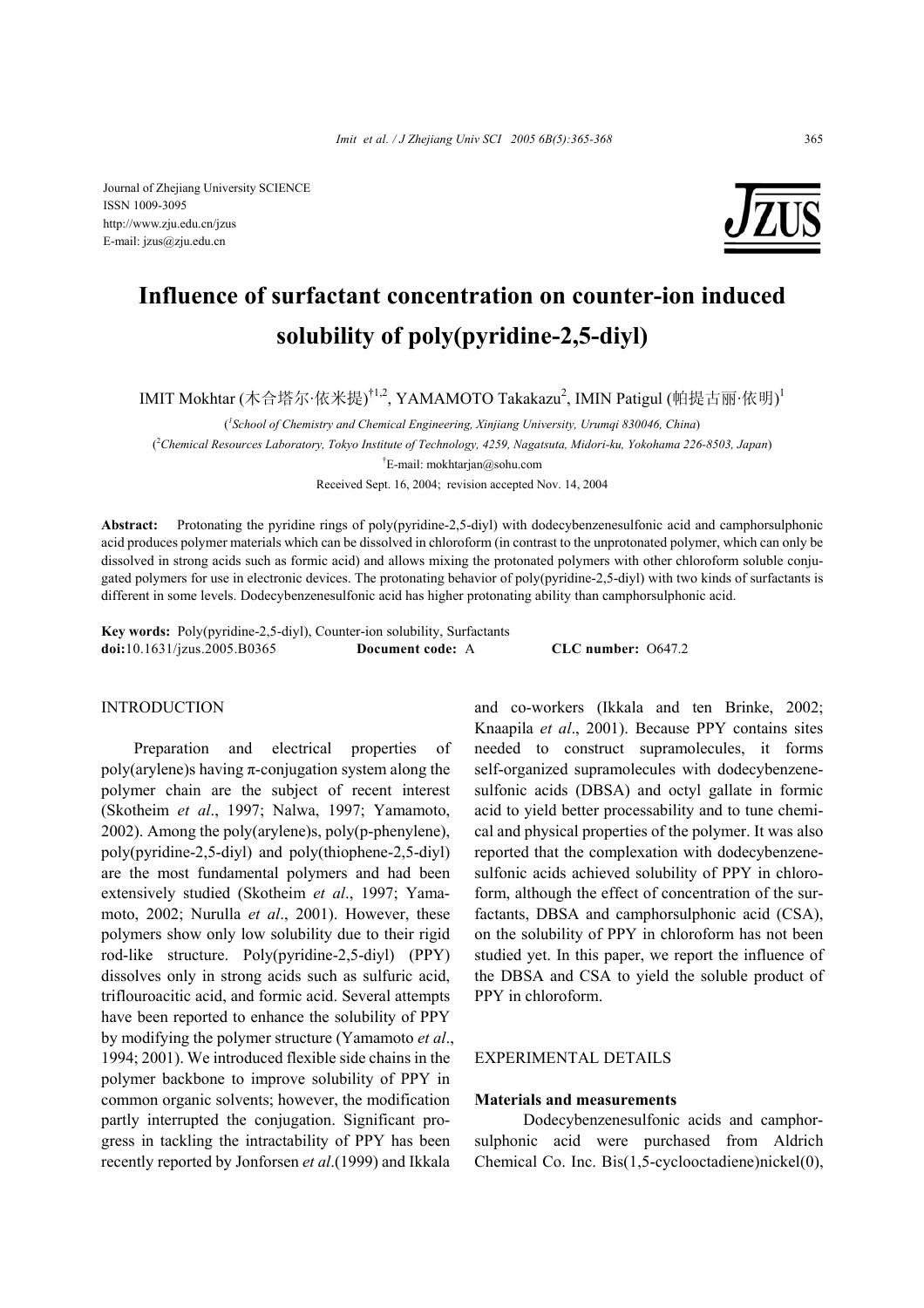$Ni(COD)_2$ , was prepared according to the literature (Yamamoto, 2002; Yamamoto *et al*., 1988; 1994).

Changes in the UV-Vis spectrum of the polymer solution were followed with a Shimadzu UV-8000 spectrometer. The photoluminescence (PL) spectrum in solution was measured with a Hitachi F4010 spectrometer. IR spectra were recorded on a Jasco IR-810 spectrometer. All of the measurements were performed at room temperature.

## **Preparation of poly(pyridine-2,5-diyl) and its complexes with DBSA and CSA**

The synthesis of poly(pyridine-2,5-diyl) was based on a method reported by our group as shown in Fig.1 (Yamamoto *et al*., 1988; 1994).



**Fig.1 Synthesis of poly(pyridine-2,5-diyl)** 

In a typical preparation, a mixture of 2,5-dibromopyridine and the  $Ni(0)$  complex  $(1.0~1.2)$ mol/mol of the monomer) in a solution of N,N-dimethylformamide (DMF) at 60 °C yielded a yellowish orange precipitate of PPY. The precipitate was washed repeatedly with hot toluene, warm aqueous solutions (pH=3) of Ethylenediamine tetraacetic acid (EDTA), warm aqueous solutions (pH=9) of EDTA, warm aqueous solutions (pH=9) of NaOH, hot water, and hot methanol, and dried under vacuum; yield was about 90%. PPY thus obtained was reported to have a molecular weight of 4300 g/mol and is constituted of a random mixture of head-to-tail and head-to-head units (Yamamoto *et al*., 1988).

Complexation of PPY with DBSA and CSA to form PPY(DBSA)*χ* and PPY(CSA)*<sup>χ</sup>* was performed in chloroform (5 m1) at room temperature, by overnight stirring of PPY and corresponding surfactants in chloroform. After filtering through a 0.2 µm membrane, UV-vis spectrum and photoluminescence spectrum were obtained using the filtrate. IR spectra were obtained after drying the filtrate and washing with plenty of water to remove the sulfonic acids. The molar ratio of PPY and surfactants are shown in Table 1.

#### RESULTS AND DISCUSSIONS

PPY forms complexes with sulfonic acids (Monkman *et al*., 1998). When the acid molecule is amphiliphilic, the polymer backbone can be complexed with the DBSA and CSA molecules, and complex forms are reported to form lamellar self-organized structures with alternating polar and nonpolar layers (Jonforsen *et al*., 1999; Ikkala and ten Brinke, 2002). Complexation of PPY with sulfonic acids was regarded to be through hydrogen bonding between the sulfonic acid and the nitrogen of PPY (Jonforsen *et al*., 1999; Knaapila *et al*., 2001), and the protonation is considered to occur on the nitrogen atom of PPY as shown in Fig.2.



**Fig.2 Protonation of PPY with DBSA and CSA**

| PPy(CSA)       |            |              |       | $PPY(DBSA)_{\gamma}$ |             |       |
|----------------|------------|--------------|-------|----------------------|-------------|-------|
| Entry          | PPY (mmol) | $CSA$ (mmol) | (ca)  | PPY (mmol)           | DBSA (mmol) | (ca.) |
|                | 0.062      | 0.067        | 1:1   | 0.061                | 0.069       | 1:1   |
| $\overline{c}$ | 0.065      | 0.138        | 1:2   | 0.062                | 0.136       | 1:2   |
| 3              | 0.068      | 0.221        | 1:3.5 | 0.069                | 0.242       | 1:3.5 |
| 4              | 0.068      | 0.297        | 1:4.4 | 0.066                | 0.405       | 1:6   |
|                | 0.064      | 0.387        | 1:6   | 0.073                | 0.517       | 1:7   |
| 6              | 0.063      | 0.508        | 1:8   | 0.065                | 0.530       | 1:8   |
| <b>Service</b> |            |              |       |                      |             |       |

**Table 1 Molar ratio of PPY and surfactants in 5 ml CHCl3** 

\* *r* is molar ratio of PPY and CSA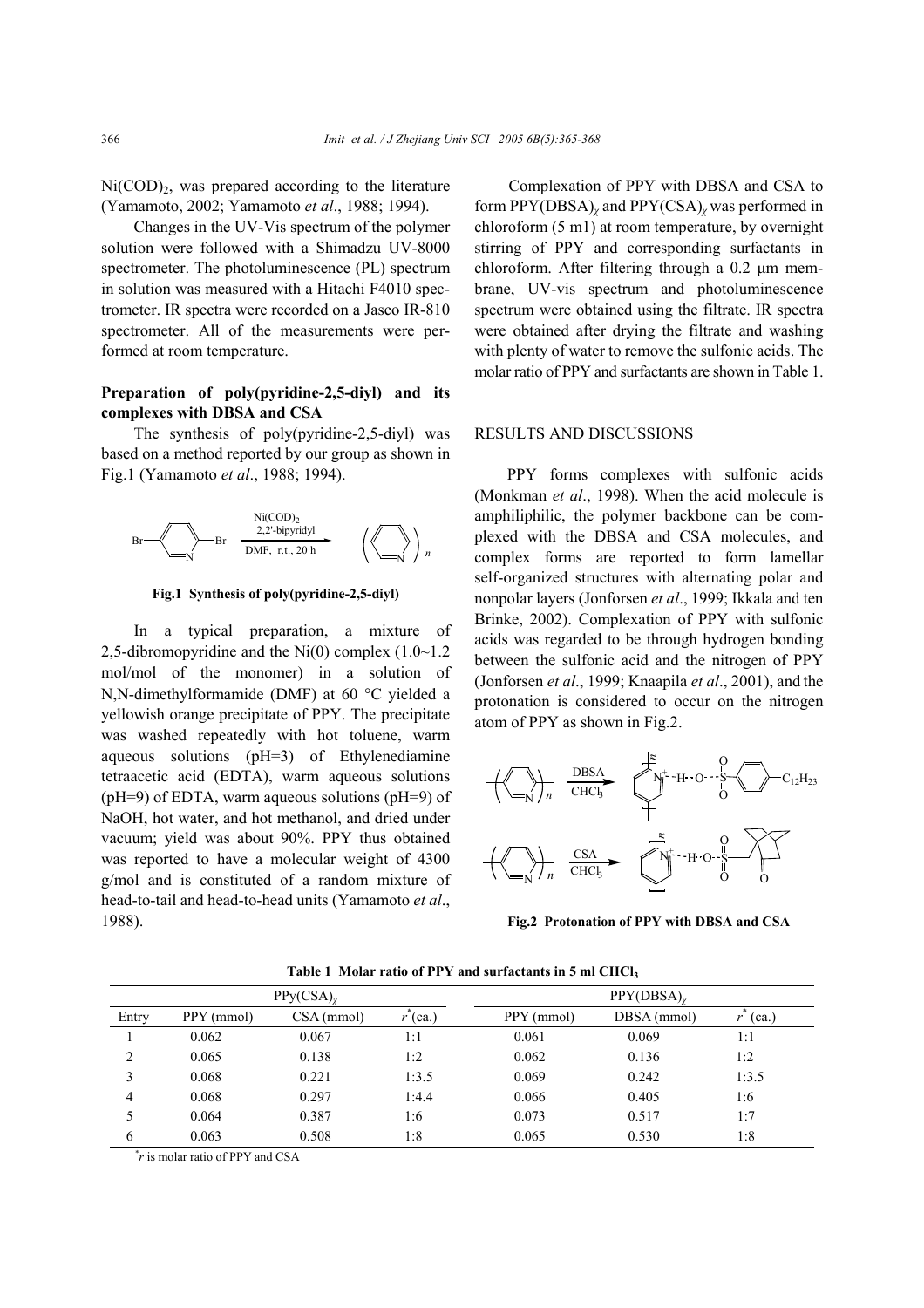To make the PPY soluble in chloroform it was protonated with DBSA and CSA. In the case of DBSA, addition of one mol of DBSA per monomer unit was sufficient to dissolve the polymer in chloroform. Sometimes an emulsion was formed when the polymer and DBSA were stirred in chloroform. Addition of a few drops of formic acid (about 0.1 ml) was enough to break this emulsion. Once a stable complex was formed between PPY and the DBSA, addition of formic acid is not necessary to re-dissolve the isolated complex. The isolated complex was obtained by drying the solution under vacuum; with the IR spectrum indicating that the complex did not contain formic acid.

In contrast to the case of DBSA, addition of a larger amount of CSA was needed to make the complex soluble in chloroform. When a mixture of PPY and CSA was stirred in chloroform, it was impossible to obtain a clear solution until the molar ratio of CSA between PPY (CSA/the pyridine unit) reached to 6.

As shown in Fig.3, the protonation degree of PPY observed with these two surfactants is different.



**Fig.3 UV-vis spectra variation of PPY following the increase of surfactants concentration in chloroform (a) PPY-DBSA; (b) PPY-CSA** 

Since PPY was insoluble, the filtrate obtained from the dispersed chloroform solution of PPY showed no absorption peak of PPY at about 380 nm (Yamamoto *et al*., 1994). However, the filtrate obtained from the chloroform solution containing PPY and the sulfonic acid showed a peak at about 410 nm which was assigned to the  $\pi-\pi^*$  transition of the protonated PPY. The amount of the solubilized PPY or the degree of the protonation was estimated from the height of the absorption peak at about 410 nm. As seen from Fig.3a, the DBSA filtrate has an absorbance of about 0.6 even at the 1:1 ratio (entry 1). On the contrary, the CSA filtrate has minor absorption at 415 nm at the 1:1 ratio. These data indicate that DBSA has higher protonating ability than that of CSA. However as shown in these figures, even after the molar ratio of PPY and surfactants reached to 1:8 the absorption peaks were not changed obviously, this indicates that all of the PPY have completely dissolved.

Because DBSA has a long alkyl chain, its solubility in organic solvents is considered to be higher than that of CSA, which may be the reason for the lower ability of CSA as surfactant for solubilizing PPY.

Fig.4 is the IR spectra of PPY and its protonated compounds. PPY has strong characteristic peaks at 1582 cm<sup>−</sup>1 and 1449 cm<sup>−</sup><sup>1</sup> . After the protonation with DBSA and CSA, these peaks became very weak, and new peaks of the surfactants appear as shown in Figs.4b and 4c, supporting the complex formation of PPY protonated with the surfactants. The strong broad absorption peak around 1172  $cm^{-1}$  is characteristic of the sulfonic group.



**Fig.4 IR spectra of (a) PPY, (b) the PPY-DBSA complex, and (c) the PPY-CSA complex**